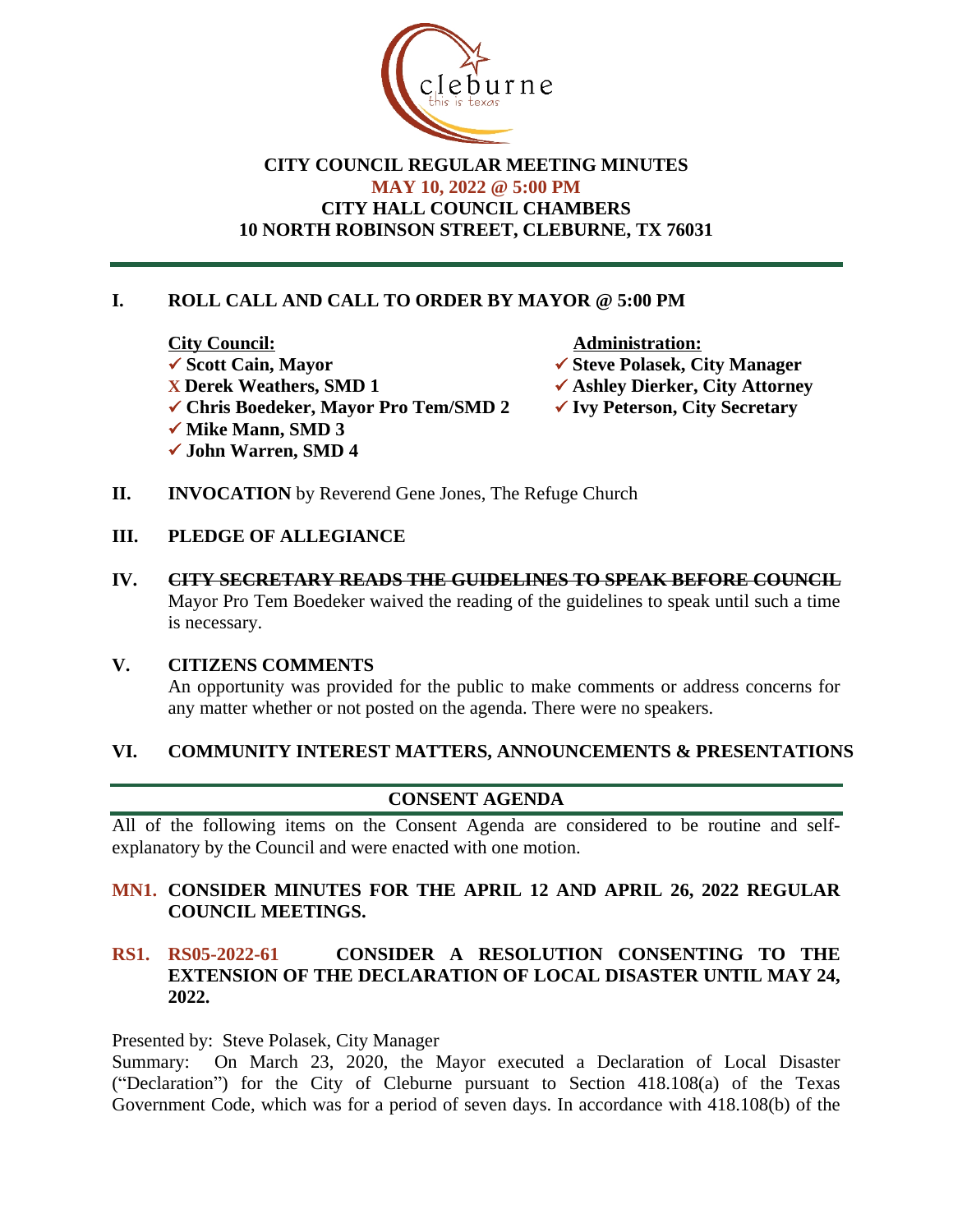Texas Government Code and following Governor Greg Abbott's executive orders, the City Council has approved extensions to said Declaration, and continues to take actions to promote health and safety, and suppress the spread of COVID-19 in the community. This resolution for your consideration is to extend the existing Declaration to the next regular council meeting date of May 24, 2022 at 11:59 p.m. central daylight time.

#### **RS2. RS05-2022-62 CONSIDER A RESOLUTION AUTHORIZING THE ASSIGNMENT OF A LAND LEASE AGREEMENT WITH A.S.A. AND ASSOCIATES, INC. FOR HANGAR 501 AT THE CLEBURNE REGIONAL AIRPORT.**

Presented by: Sharlette Wright, Airport Manager

Summary: Cliff Holden, Partners Aviation, Inc. would like to sell his hangar located on tract 501 to Patrick Atkinson, A.S.A. and Associates, Inc. Council must approve the purchase and a lease assignment in order for the sale to finalize.

|                            | <b>Motion</b> | <b>Second</b> | Aye                  | N <sub>0</sub> | <b>Abstain</b> | <b>Absent</b> |                         | <b>Result</b>         |
|----------------------------|---------------|---------------|----------------------|----------------|----------------|---------------|-------------------------|-----------------------|
| <b>Weathers</b>            |               |               |                      |                |                | X             | $\overline{\textbf{X}}$ | Approved as presented |
| <b>Boedeker</b>            |               |               | X                    |                |                |               |                         | Approved as amended   |
| Mann                       |               |               |                      |                |                |               |                         | Denied                |
| Warren                     |               |               | X                    |                |                |               |                         | Withdrawn             |
| Cain                       |               |               | X                    |                |                |               |                         | Postponed until:      |
| X<br><b>Motion Carried</b> |               |               | <b>Motion Failed</b> |                |                |               |                         | <b>Roll Call</b>      |

## **ACTION AGENDA**

**RS3. RS05-2022-63 CONSIDER A RESOLUTION APPROVING A 30-DAY PLAT EXTENSION FOR THE PRELIMINARY PLAT OF OAK HILL ESTATES, FOR THE CONSTRUCTION OF SINGLE-FAMILY RESIDENTIAL LOTS, BEING ±26.065 ACRES, GENERALLY LOCATED AT THE SOUTHEAST INTERSECTION OF SOUTH BRAZOS AVENUE AND EDGEWOOD LANE, AS REQUESTED BY MIRGON ENTERPRISES, LLC, CASE PC22-016.**

Presented by: David Jones, Director of Community Development

Summary: The applicant is requesting a 30-day extension of platting action for the proposed preliminary plat for Oak Hill Estates, for the construction of single-family residential lots on approximately 26 acres, generally located at the southeast intersection of South Brazos Avenue and Edgewood Lane.

Section 212.009 of the Local Government Code states that the applicant for plat approval may request a one-time extension of the 30-day period for approval. The extension may be for up to 30 additional days. Though Council has the authority to approve or deny the extension, this is considered a routine request to allow the applicant additional time to satisfy staff comments regarding compliance with Chapters 154 and 155 of the Code of Ordinances. Without the extension, the plat would not comply with these ordinances.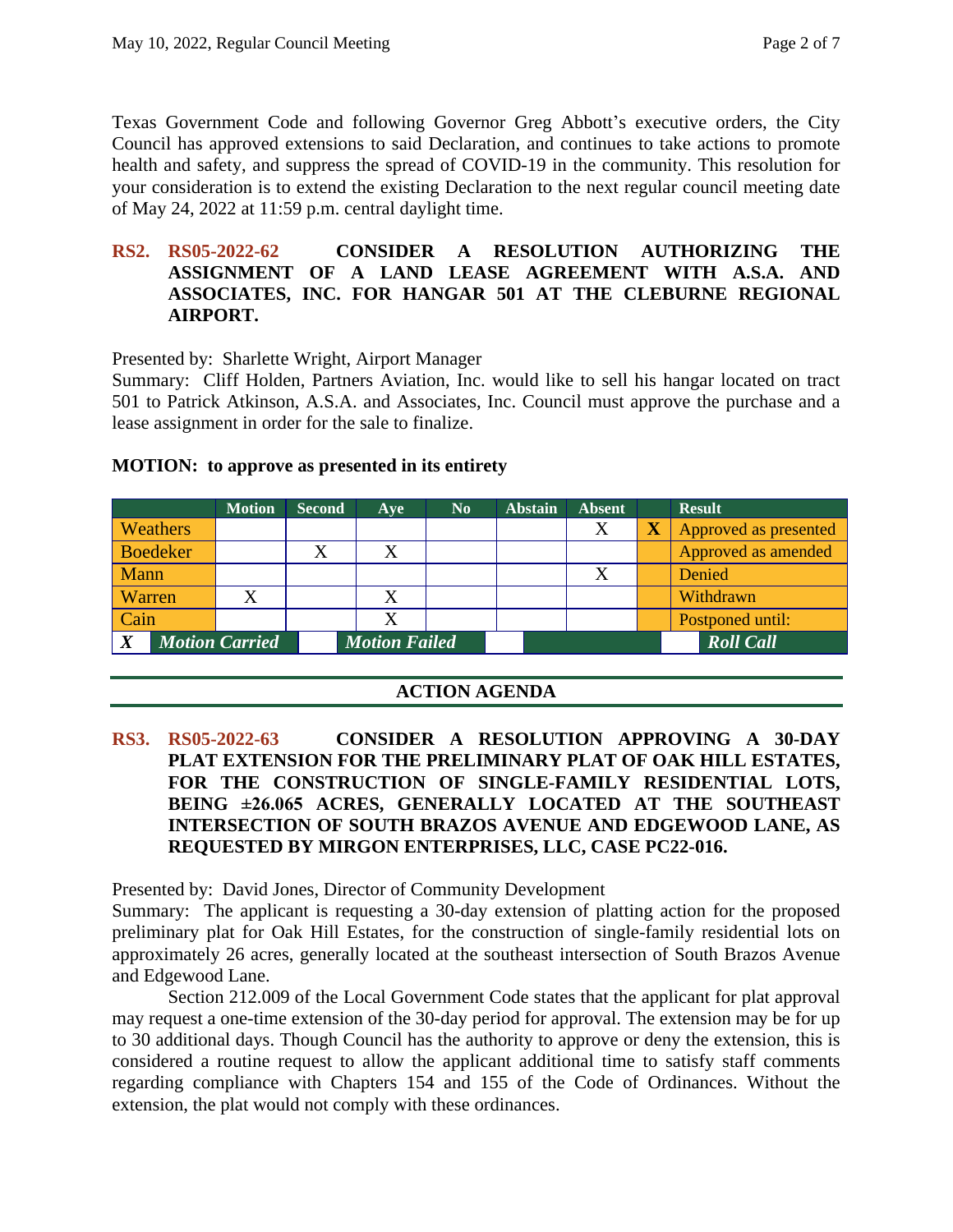Should the request be approved, the period of final action will be extended an additional 30 days from the original 30-day period. The preliminary plat would then be placed on the May 23, 2022 Planning and Zoning Commission Meeting and the May 24, 2022 Council agenda for final action.

The Planning and Zoning Commission considered the request for extension at their April 25, 2022 meeting and recommended approval with a vote of 5-0.

Proponent Martha Miranda was available should the Council have questions.

|              |                       | <b>Motion</b> | <b>Second</b> | Ave                  | $\bf No$ | <b>Abstain</b> | <b>Absent</b> | <b>Result</b>         |  |
|--------------|-----------------------|---------------|---------------|----------------------|----------|----------------|---------------|-----------------------|--|
|              | <b>Weathers</b>       |               |               |                      |          |                | Χ             | Approved as presented |  |
|              | <b>Boedeker</b>       |               |               |                      |          |                |               | Approved as amended   |  |
| Mann         |                       |               |               |                      |          |                |               | Denied                |  |
| Warren       |                       |               |               | X                    |          |                |               | Withdrawn             |  |
| Cain         |                       |               |               |                      |          |                |               | Postponed until:      |  |
| $\mathbf{V}$ | <b>Motion Carried</b> |               |               | <b>Motion Failed</b> |          |                |               | <b>Roll Call</b>      |  |

### **MOTION: to approve as presented**

## **RS4. RS05-2022-64 CONSIDER A RESOLUTION AUTHORIZING THE CITY MANAGER TO PROVIDE CITY EMPLOYEES A MID-YEAR COST OF LIVING ADJUSTMENT EFFECTIVE JUNE 12, 2022.**

Presented by: Steve Polasek, City Manager

Summary: In spite of the COVID-19 pandemic, supply chain issues and a reduction of employees in the workforce, the national economy has grown significantly over the last year and a half. In the Dallas-Fort Worth region, this growth and other economic factors have resulted in a significant rise in the cost of living. The U.S. Bureau of Labor Statistics tracks and publishes the Consumer Price Index, All Urban Consumers (CPI-U) for the Dallas-Fort Worth-Arlington (DFW) region. The Consumer Price Index for All Urban Consumers (CPI-U) is a monthly measure of the average change over time in the prices paid by consumers for a market basket of consumer goods and services. The CPI-U is based on the spending patterns of urban consumers from various geographic regions. From May of 2020 through May of 2021, the DFW CPI-U grew by 6.31%. The most recent data from January of 2021 through January of 2022 shows a year-over-year increase of 7.83%. What was originally projected as an anomaly in May of 2021 has instead shown staying power with no immediate end in sight. As a result, a request is being made to consider a minor adjustment to the compensation plan to help offset to a small degree the increasing cost of fuel, groceries, transportation, housing, and other items.

Over the last several years, staff has used the May year-over-year CPI-U for DFW as the primary gauge when determining COLA's as part of the annual budget process. Other factors also come in to play such as potential increases in insurance premiums, economic trends, and most importantly the availability of funds. For the FY 2021-22 budget, employees received a 1.5% cost of living adjustment (COLA) along with an average merit increase of 2.5%. Below is chart showing the city approved COLA for each of the last ten years with the CPI-U for DFW listed directly below. On average, the City has provided a 1.0% COLA each year over the last ten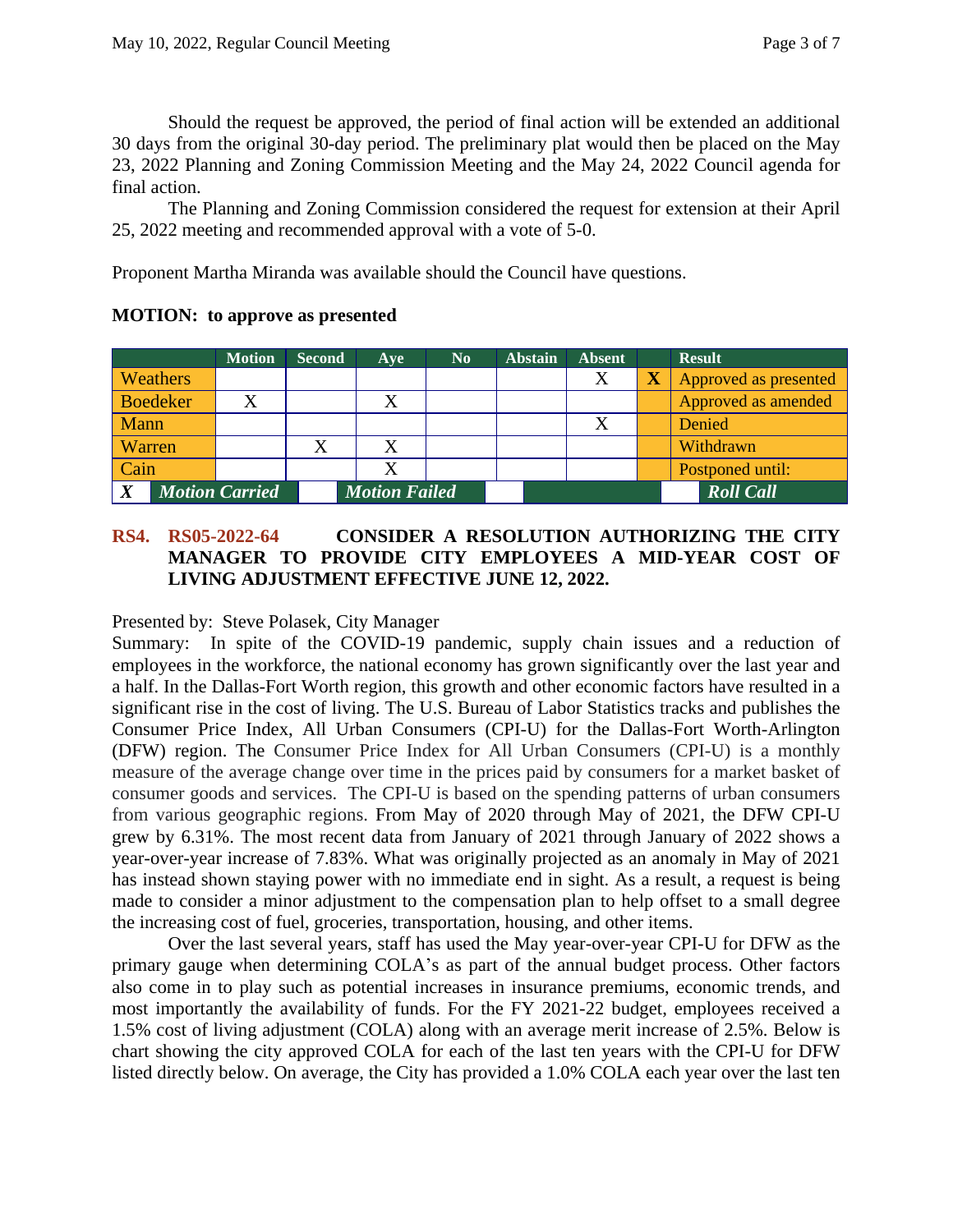| $2012 -$ | $2013-$ | $2014 -$ | $2015 -$ | $2016 -$ | $2017 -$ | 2018- | $2019 -$ | $2020 -$  | $2021 -$ |
|----------|---------|----------|----------|----------|----------|-------|----------|-----------|----------|
| 2013     | 2014    | 2015     | 2016     | 2017     | 2018     | 2019  | 2020     | 2021      | 2022     |
|          |         |          |          |          |          |       |          |           |          |
| 2.5%     | 2.5%    | $0\%$    | 0%       | 1%       | 0%       | $1\%$ | 1.5%     | $0.0\%$   | 1.5%     |
| 1.65%    | 1.63%   | .82%     | $-0.50%$ | 1.03%    | 2.06%    | 3.90% | .48%     | $-0.50\%$ | 6.31%    |

years. The CPI-U has increased 1.88% annually over that same period. When excluding FY 2021-22 from the equation, the numbers are .95% City and 1.40% CPI-U for DFW, respectively.

Given the substantial increase in the cost of living over the last two years, Council is being asked to consider a 2.5% COLA for employees, with the exception of department head level staff who would receive a 1.5% COLA. The city manager and deputy city manager positions would not receive a COLA as part of this request. If approved, the total cost is \$211,251 through the end of the current fiscal year when implemented with the proposed June 12, 2022 pay period. The COLA would be assigned to various funds; however, the General Fund (\$173,264) and the Water/Wastewater Fund (\$26,058) would support the majority of the cost. A separate item approving a budget amendment would also be required and presented for consideration separately.

Councilman Mann arrived this item's presentation.

|                                           |                 | <b>Motion</b> | <b>Second</b>        | Ave | $\bf No$ | <b>Abstain</b> | <b>Absent</b>    | <b>Result</b>         |
|-------------------------------------------|-----------------|---------------|----------------------|-----|----------|----------------|------------------|-----------------------|
|                                           | <b>Weathers</b> |               |                      |     |          |                | X                | Approved as presented |
|                                           | Boedeker        |               |                      | X   |          |                |                  | Approved as amended   |
| Mann                                      |                 |               |                      | X   |          |                |                  | Denied                |
|                                           | Warren          |               |                      | X   |          |                |                  | Withdrawn             |
| Cain                                      |                 |               |                      | X   |          |                |                  | Postponed until:      |
| $\boldsymbol{X}$<br><b>Motion Carried</b> |                 |               | <b>Motion Failed</b> |     |          |                | <b>Roll Call</b> |                       |

## **MOTION: to approve as presented**

### **OR1. OR05-2022-42 CONSIDER AN ORDINANCE AMENDING THE ANNUAL BUDGET FOR FISCAL YEAR OCTOBER 1, 2021 TO SEPTEMBER 30, 2022 (#7) BY APPROPRIATING FUNDS FOR EMPLOYEE MID-YEAR COST OF LIVING ADJUSTMENT AND UTILITY STAFFING RESTRUCTURE.**

Presented by: Rhonda Daugherty, Director of Finance

Summary: This budget amendment, if approved, authorizes funding for two programs. The first is to provide a mid-year cost of living adjustment, the details of which are provided at this May 10, 2022 council meeting, agenda item RS4, presented by Steve Polasek, City Manager.

The second program is to provide funding for the Utility staffing restructure, presented by Jeremy Hutt, Public Works Director, at the April 26, 2022 Council meeting. Both programs are for the remainder of the current fiscal year. Full funding will be incorporated into the fiscal year 2023 proposed budget.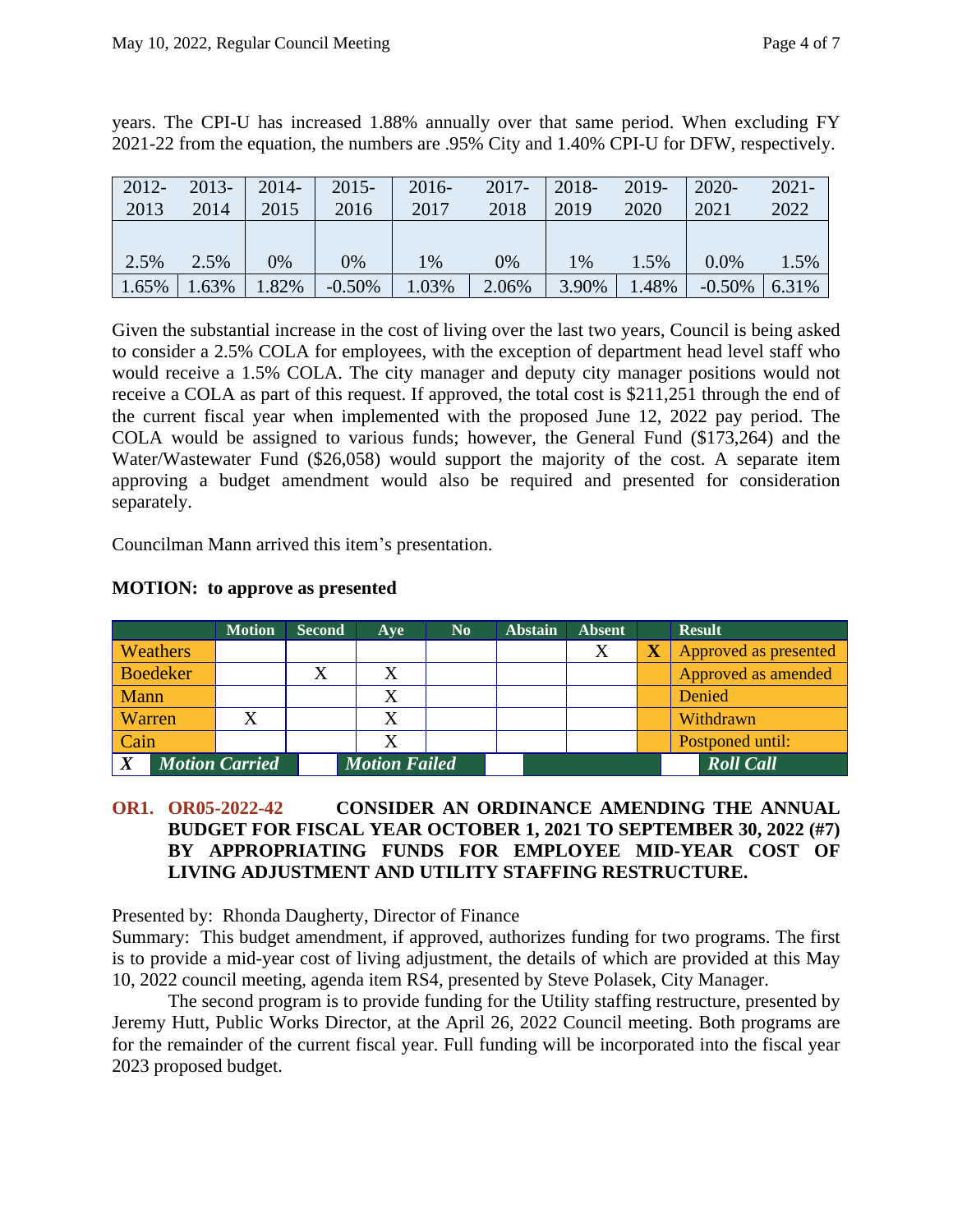| <b>Fund</b> |                                          |       | <b>Mid-Year COLA</b> |    | <b>Utility Staffing</b><br><b>Restructure</b> | <b>Total</b> |         |  |
|-------------|------------------------------------------|-------|----------------------|----|-----------------------------------------------|--------------|---------|--|
|             | 1 General Fund                           | \$    | 172,368              | \$ |                                               | \$           | 172,368 |  |
|             | 6 H.U.D. Grant Fund                      |       | 984                  |    |                                               |              | 984     |  |
|             | 8 City/County Transporation Fund         | 7,524 |                      |    |                                               |              | 7,524   |  |
|             | 9 4B Sales Tax Fund                      |       | 739                  |    |                                               |              | 739     |  |
|             | 50 Truancy Prevention and Diversion Fund |       | 133                  |    |                                               |              | 133     |  |
|             | $60$ Water & Sewer Fund                  |       | 26,639               |    | 84,824                                        |              | 111,463 |  |
|             | 61 Municipal Airport Fund                |       | 1,921                |    |                                               |              | 1,921   |  |
|             | 63 Drainage Utility Fund                 |       | 761                  |    |                                               |              | 761     |  |
|             | 82 Museum Donations Fund                 |       | 182                  |    |                                               |              | 182     |  |
|             | Total                                    | \$    | 211,251              | \$ | 84.824                                        |              | 295,893 |  |

The amendment is an increase to the appropriations as follows:

The revised fund appropriations for each fund are as shown in the following table:

|    | Fund                                     | <b>Fund</b><br><b>Expenditures</b><br>(Through)<br>Amendment #6) |            |               | <b>Amendment #7</b> | <b>Amended Fund</b><br><b>Expenditures</b> |            |  |
|----|------------------------------------------|------------------------------------------------------------------|------------|---------------|---------------------|--------------------------------------------|------------|--|
|    | 1 General Fund                           | \$                                                               | 44,204,588 | <sup>\$</sup> | 172,368             | \$                                         | 44,376,956 |  |
|    | 6 H.U.D. Grant Fund                      |                                                                  | 1,710,133  |               | 984                 |                                            | 1,711,117  |  |
|    | 8 City/County Transporation Fund         |                                                                  | 1,424,111  |               | 7,524               |                                            | 1,431,635  |  |
|    | 9 4B Sales Tax Fund                      |                                                                  | 4,024,457  |               | 739                 |                                            | 4,025,196  |  |
|    | 50 Truancy Prevention and Diversion Fund |                                                                  | 26,572     |               | 133                 |                                            | 26,705     |  |
|    | 60 Water & Sewer Fund                    |                                                                  | 27,845,573 |               | 111,463             |                                            | 27,957,036 |  |
| 61 | Municipal Airport Fund                   |                                                                  | 959,838    |               | 1,921               |                                            | 961.759    |  |
|    | 63 Drainage Utility Fund                 |                                                                  | 1,709,829  |               | 761                 |                                            | 1,710,590  |  |
|    | 82 Museum Donations Fund                 |                                                                  | 10.525     |               | 182                 |                                            | 10.707     |  |

The proposed additions to appropriations will be funded from the respective fund balance reserves.

#### **MOTION: to approve as presented**

|                                           | <b>Motion</b> | <b>Second</b> | Ave                  | $\mathbf{N}\mathbf{0}$ | <b>Abstain</b> | <b>Absent</b> | <b>Result</b>         |
|-------------------------------------------|---------------|---------------|----------------------|------------------------|----------------|---------------|-----------------------|
| <b>Weathers</b>                           |               |               |                      |                        |                | X             | Approved as presented |
| <b>Boedeker</b>                           | X             |               |                      |                        |                |               | Approved as amended   |
| Mann                                      |               |               | Χ                    |                        |                |               | Denied                |
| Warren                                    |               |               |                      |                        |                |               | Withdrawn             |
| Cain                                      |               |               | Χ                    |                        |                |               | Postponed until:      |
| <b>Motion Carried</b><br>$\boldsymbol{X}$ |               |               | <b>Motion Failed</b> |                        |                |               | <b>Roll Call</b>      |

#### **DISCUSSION & UPDATES**

**OC1. PRESENTATION AND DISCUSSION OF THE STREET NETWORK AND THE STAFF RECOMMENDATION FOR FISCAL YEAR 2022 STREET MAINTENANCE PROJECTS.**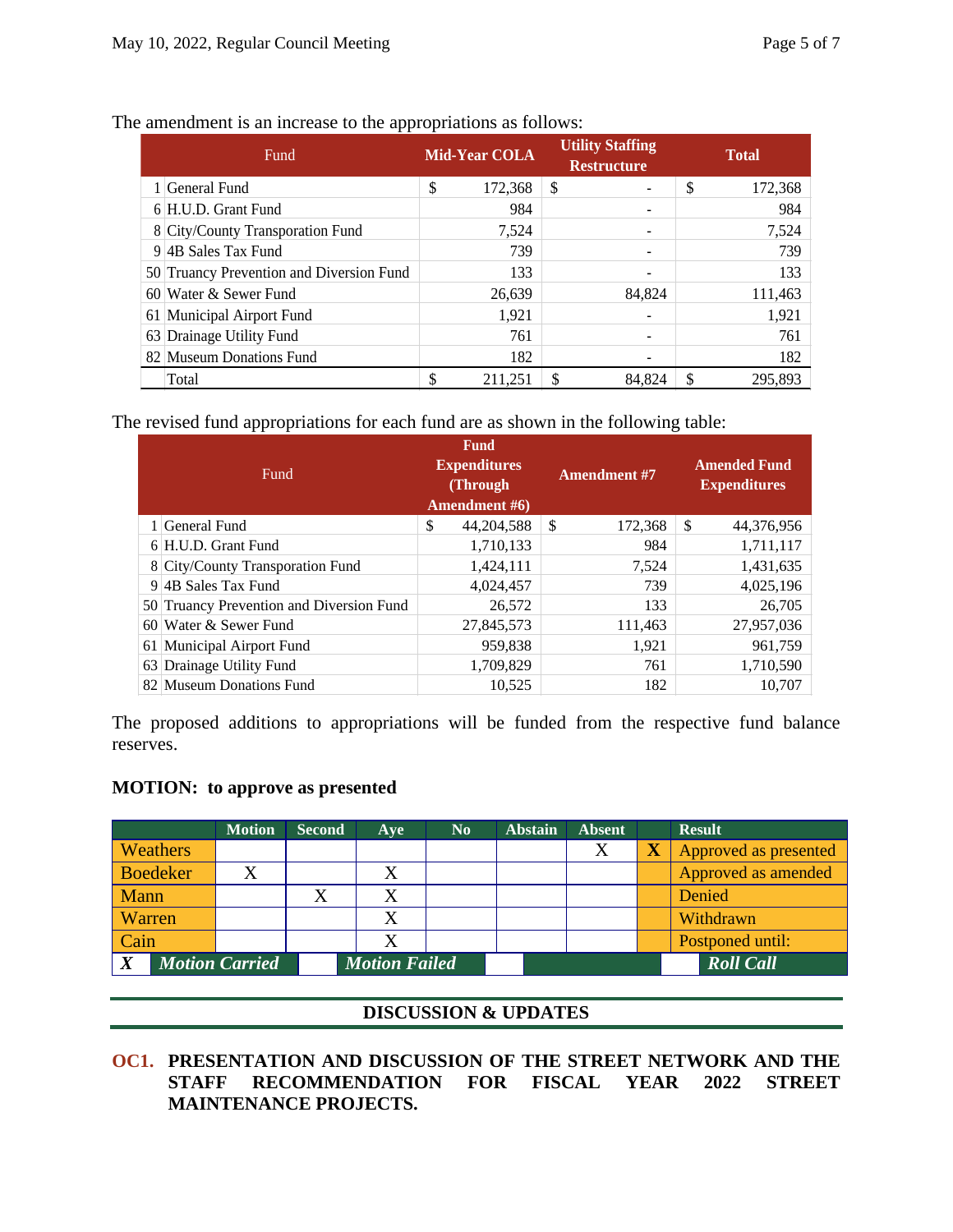Presented by: Jeremy Hutt, Director of Public Works

Summary: Staff will present an overview of the Street Maintenance Program, with a focus on recent project completions and a proposed listing of streets to be included in the Fiscal Year 2022 cycle. These street segments, if approved, will become the maintenance projects to be performed during the 2022-paving season.

With the consensus of the City Council, staff will work to finalize the project listing and work to engage the services of a contractor to complete the paving projects this summer. A contract will be presented to the City Council at a later date.

The Street Maintenance Program provides an effective way to re-invest and maintain one of the largest assets of the City, the street network. The Street Maintenance Program should not be a "worst first" program, but a strategic program to cost effectively maintain the entire street network.

Approximately 26 miles of roadways have been resurfaced, and a total of \$10.4 million have been reinvested in our street network since 2019. Included in the Fiscal Year 2023 budget is \$2.5 million to be reinvested in our street network.

Street maintenance performed in-house covers base repairs, crack sealing, pothole repairs, and street sweeping and includes: 8,360 potholes fixed in FY 2021, 2,070 potholes fixed in FY 2022 (6 months), 6,158 tons of asphalt used in street repairs in FY 2022, 836 gallons of crack sealant applied in FY 2022.

## **EXECUTIVE SESSION**

The Council did not go into closed session to discuss the item legally posted.

**Section 551.071. Consultation with Attorney** The City Council will convene into executive session to receive legal advice from the City Attorney on the following matters in which the duty of the City Attorney to the City's governmental body under the Texas Disciplinary Rules of Professional Conduct of the State Bar of Texas clearly conflicts with Chapter 551 of the Texas Government Code:

**EXE1.** Actions taken and to be taken related to securing the building located at 14 East Chambers Street (further described as the Southwest Corner of Caddo Street and Chambers Street)

## **ADJOURNMENT**

**ADJOURNED AT: 5:34 PM**